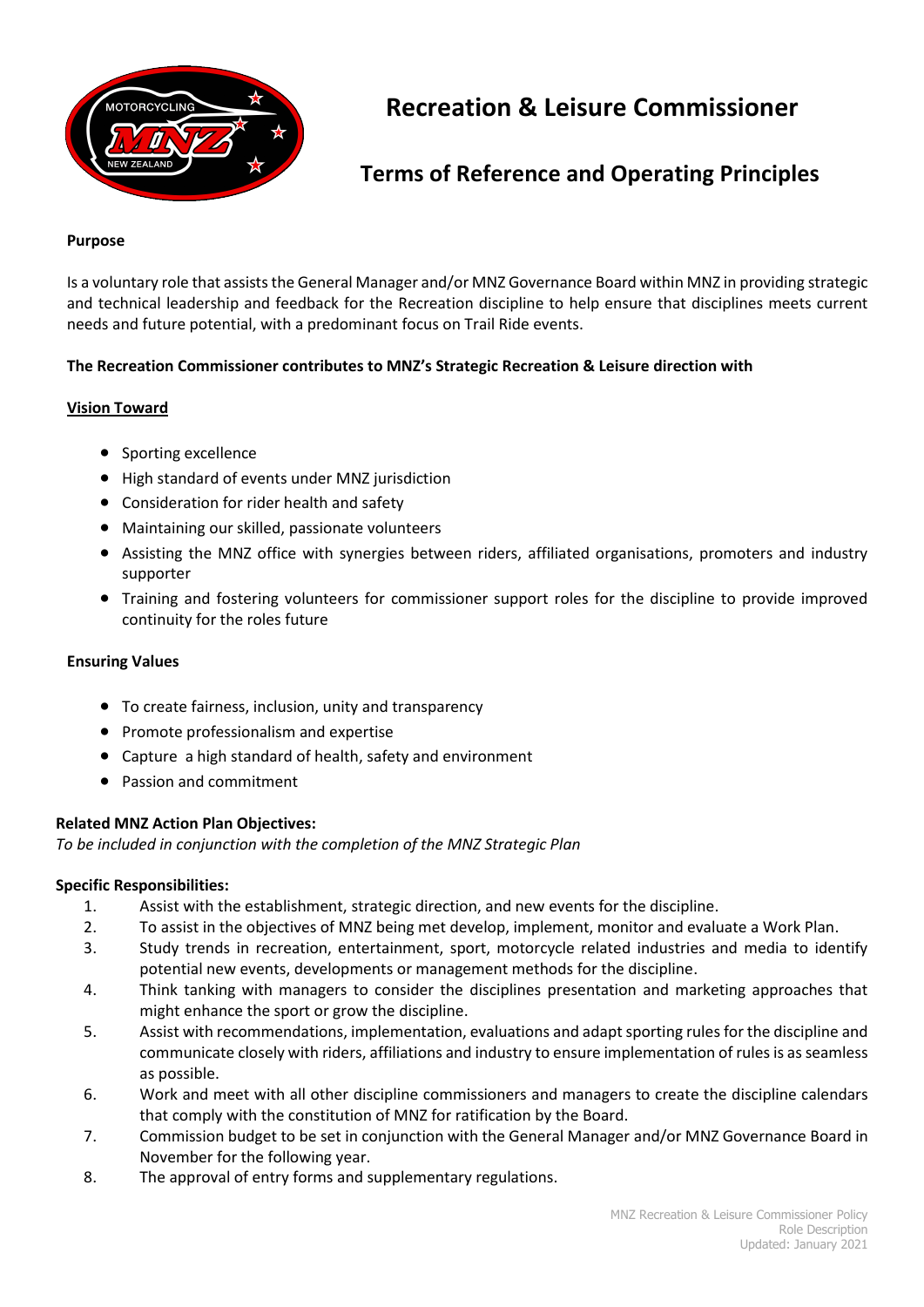- 9. Ensure that a formal process is in place that allows a transparent information flow to the commission and the MNZ office from riders, teams, officials and affiliations/clubs.
- 10. Assist the MNZ office with establishing policies that might increase the number of opportunities for the sports minorities such as female, ethnic, veteran and youth competition where possible.
- 11. Establish and maintain strong relationships with all Clubs in order to ensure a clear understanding of the situation in each island and to assist in the organisation of National, Island & Regional Competition which may include the selection of a national series co-ordinator that works below the commissioner but oversees key competitions/events.
- 12. Provide written reports (quarterly) on achievements or items of concern and submit for approval those items requiring approval in a timely manner.
- 13. Ensure representation/attendance at each Commission/Board and other MNZ meetings as required. Attendance at the MNZ AGM is a requirement.
- 14. Act in accordance with powers, responsibilities and procedures outlined in the MNZ Rules and Regulations and other MNZ approved policies.
- 15. To identify the need and/or assist with the development of coaching and training programs and the distribution of such information to members or affiliates.
- 16. To assist MNZ management, with the identification of media exposure opportunities, and to assist with the accuracy of information that might be used.
- 17. To assist MNZ management with the processes behind the selection of any MNZ appointed National or International representative team(s). Final selection is to the satisfaction of the GB of MNZ.

## **Commitment of Commissioner**

- Declare any conflict of interest and/or loyalty either financial or personal.
- Assume responsibility for specific tasks and deliver within the agreed time frame.
- Treat discussions with other Commissioners as works in progress, recognising that recommendations may be altered in order to enhance co-ordination and harmonisation of different disciplines and departments within MNZ
- Be accessible by email and by other electronic means such as video conference call, as agreed by the Board
- Respond to requests for input within a minimum of 72 hours to a maximum 10 days, depending upon the situation
- Agree that they will not either during or after their term of Office, share or use information deemed confidential by MNZ.
- Agree not to allow their membership as a Commissioner to serve personal ends and will not let personal interest or the interests of a third party (e.g. an organisation in which they are a member) conflict with those of MNZ.
- Not enter into any contractual or verbal agreement with any party without the authorisation of MNZ.

## **Report to:**

General Manager and/or MNZ Governance Board.

## **Works with:**

- MNZ Staff
- Clubs
- Officials
- Other Commissioners
- Riders / Members
- Board (indirectly)